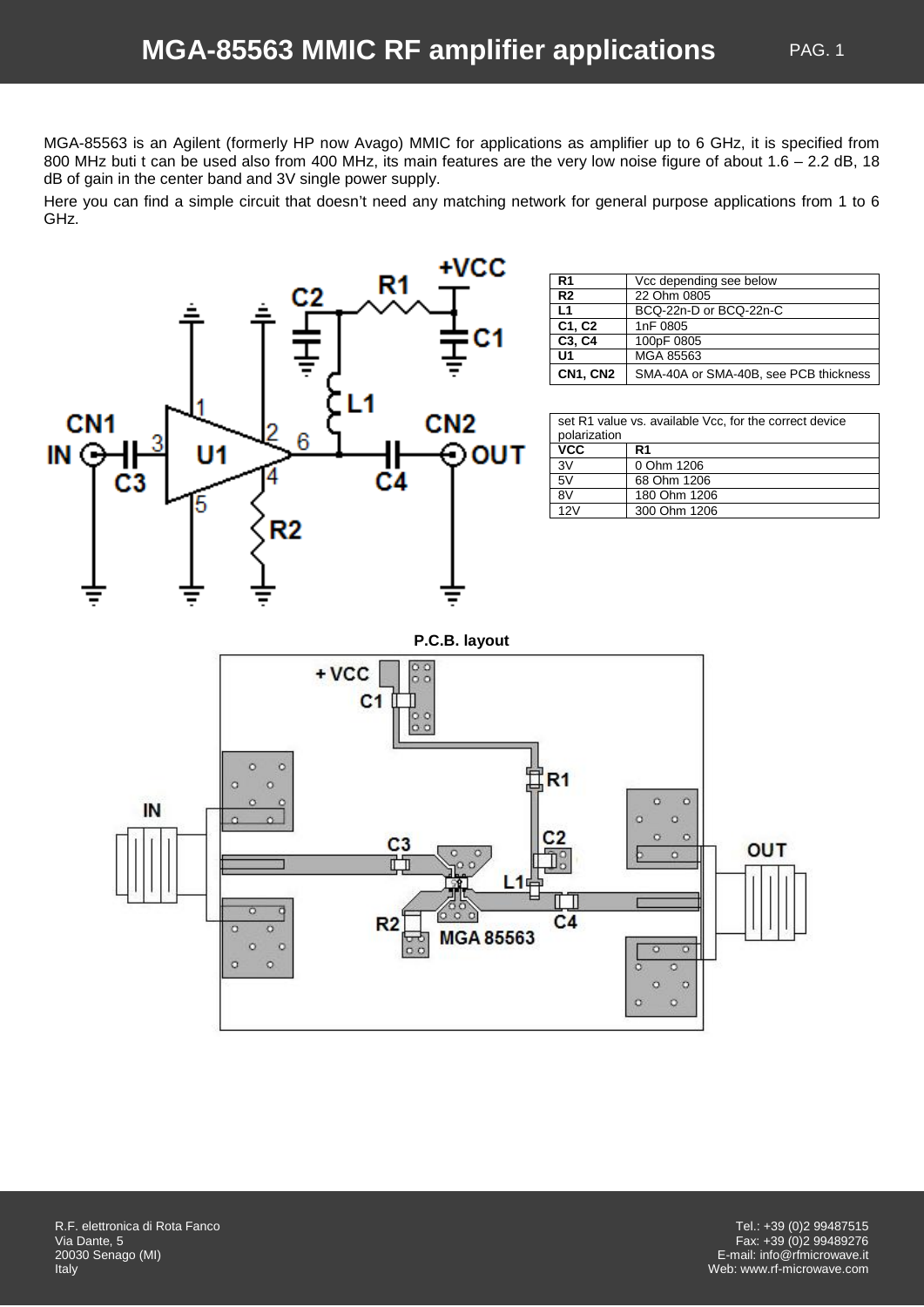

# **Test results Noise Figure and Gain 1 - 6 GHz**

Note: Frequency optimization can be done by changing L1 inductor value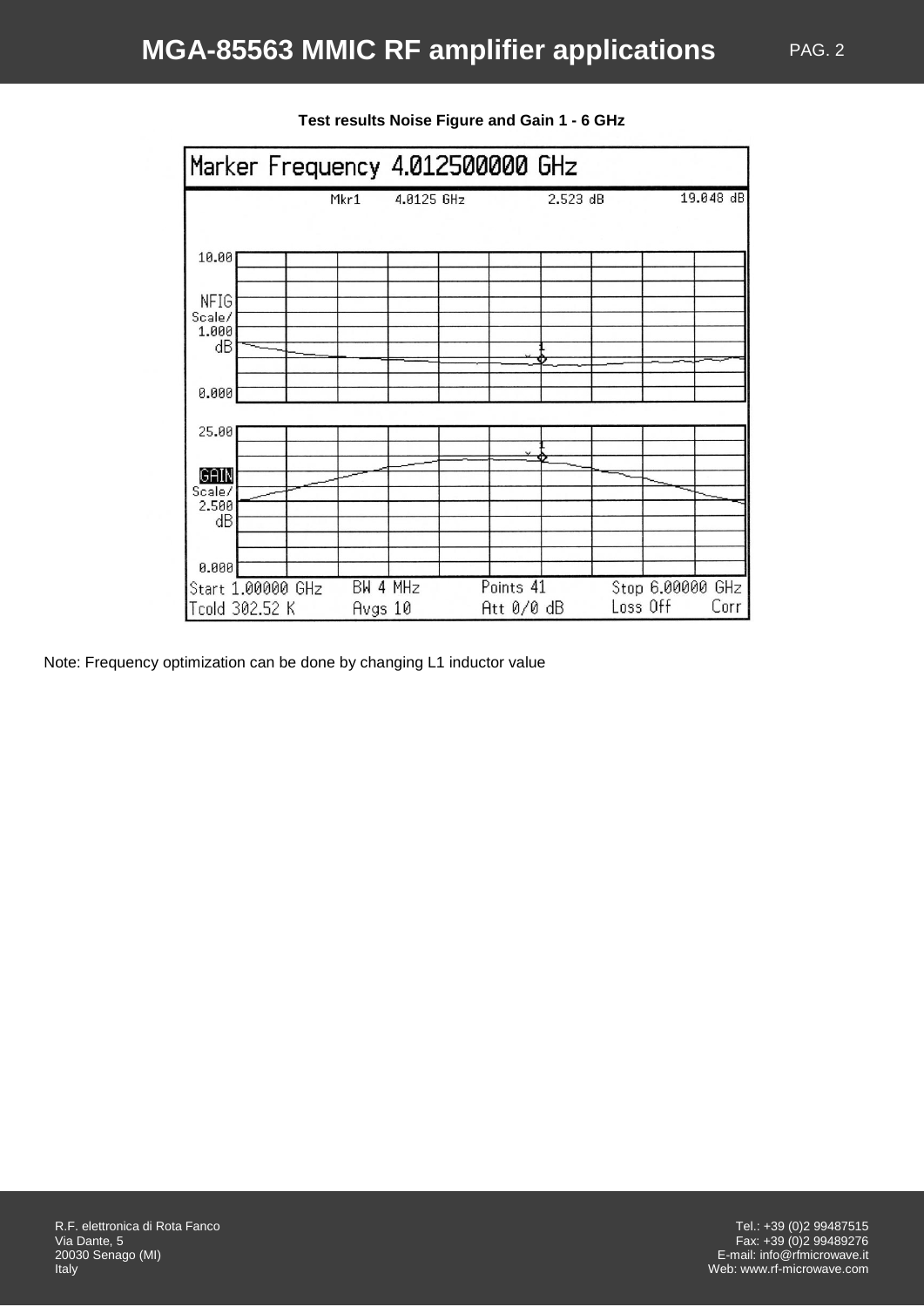Apllication diagram to buid an amplifier using MGA-85563 MMIC con un circuito di pre-sintonizzazione a diodi varicap sull'ingresso e sull'uscita.



Suspended stripline Cover Dielectric substrate 3-pole BPF LNA **BPF** pol **INPUT** OUTPUT Microstrip line Housing  $(c)$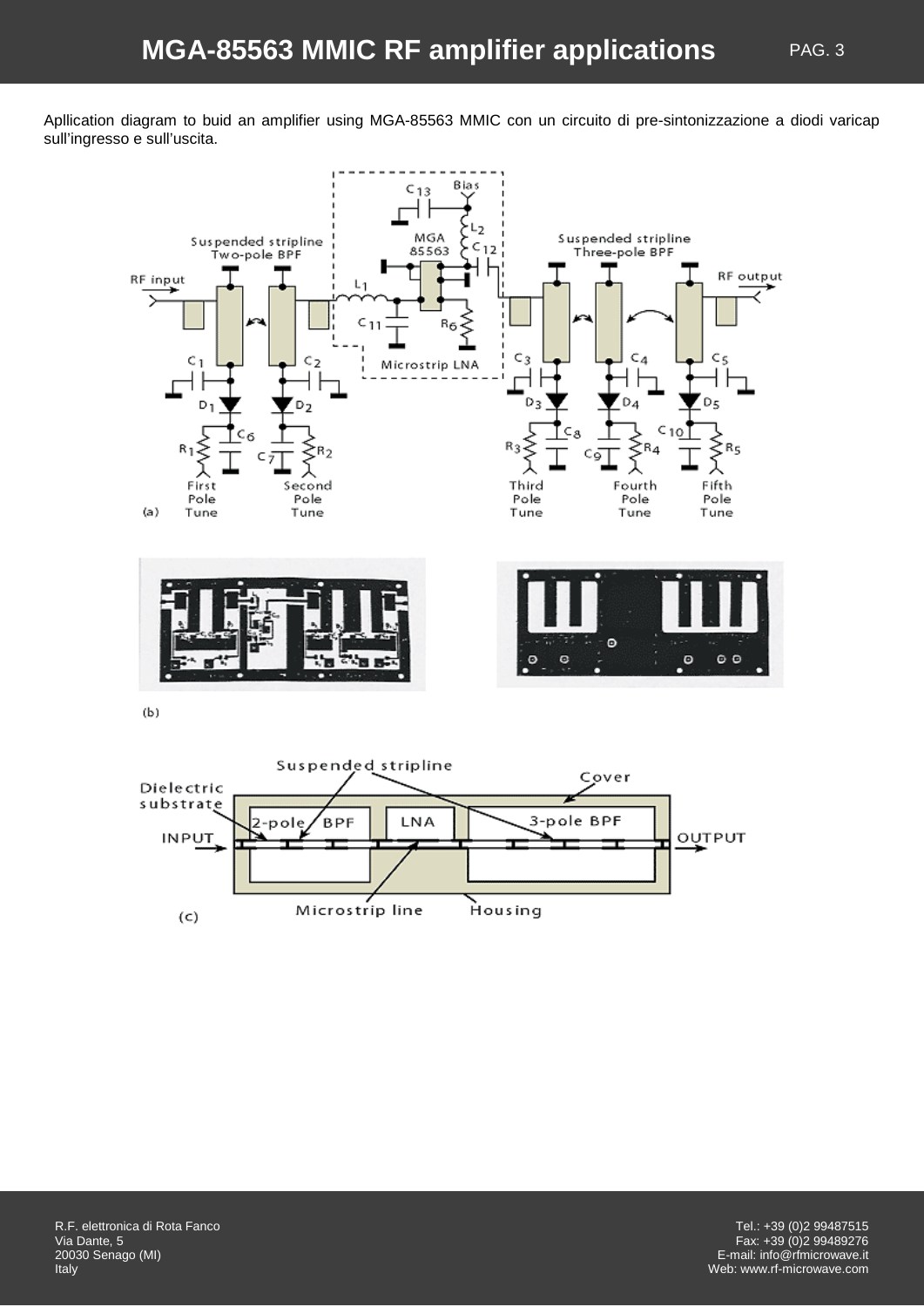

# MGA-85-A Evaluation Circuit Board

# Application Note

# Applies to MGA-85563 RFIC Low Noise Amplifier

#### Description

The MGA-85-A printed circuit board is designed to allow you to test and evaluate performance of the MGA-85563 RFIC amplifier for your specific application.

The MGA-85563 is a two-stage, low noise, GaAs RFIC amplifier that operates over the 800 MHz to 6 GHz frequency range. For detailed design information covering the use of the MGA-85563, refer to the Application Note included as part of the MGA-85563 data sheet. (Request HP publication 5966-3109E, 3-volt, Low Noise Amplifier for 0.8 - 6 GHz Applications.)

The MGA-85-A circuit board is normally fabricated on 0.031-inch thick FR-4 ( $e_r$  = 4.65) dielectric material. (Note: Some earlier boards may be received with GETEK $a_1$  G200D,  $e_r = 4.2$ , laminate.) While the MGA-85-A can be used with the MGA-85563 amplifier for frequencies up to 6 GHz, this circuit board is generally not recommended for use beyond approximately 4 GHz. For higher frequency applications, such as in the 5.7 GHz ISM and license-free bands, a lower loss dielectric material such as PTFE/glass is



Figure 1. Photograph of MGA-85-A Evaluation Circuit

recommended to achieve lowest noise figure performance.

### General Assembly Information

The amplifier and related components are assembled onto the printed circuit board as shown in the photograph in Figure 1 and in the assembly drawing in Figure 2. The MGA-85-A circuit board is designed to use edge-mounting SMA connectors such as Johnson

Components, Inc., Model 142-0701- 881. These connectors are designed to slip over the edge of 0.031-inch thick circuit boards and obviate the need to mount PCBs on a metal base plate for testing. The center conductors of the connectors are soldered to the input and output microstrip lines. The ground pins are soldered to the ground plane on the back of the board and to the top ground pads. The  $+V_d$  connection and its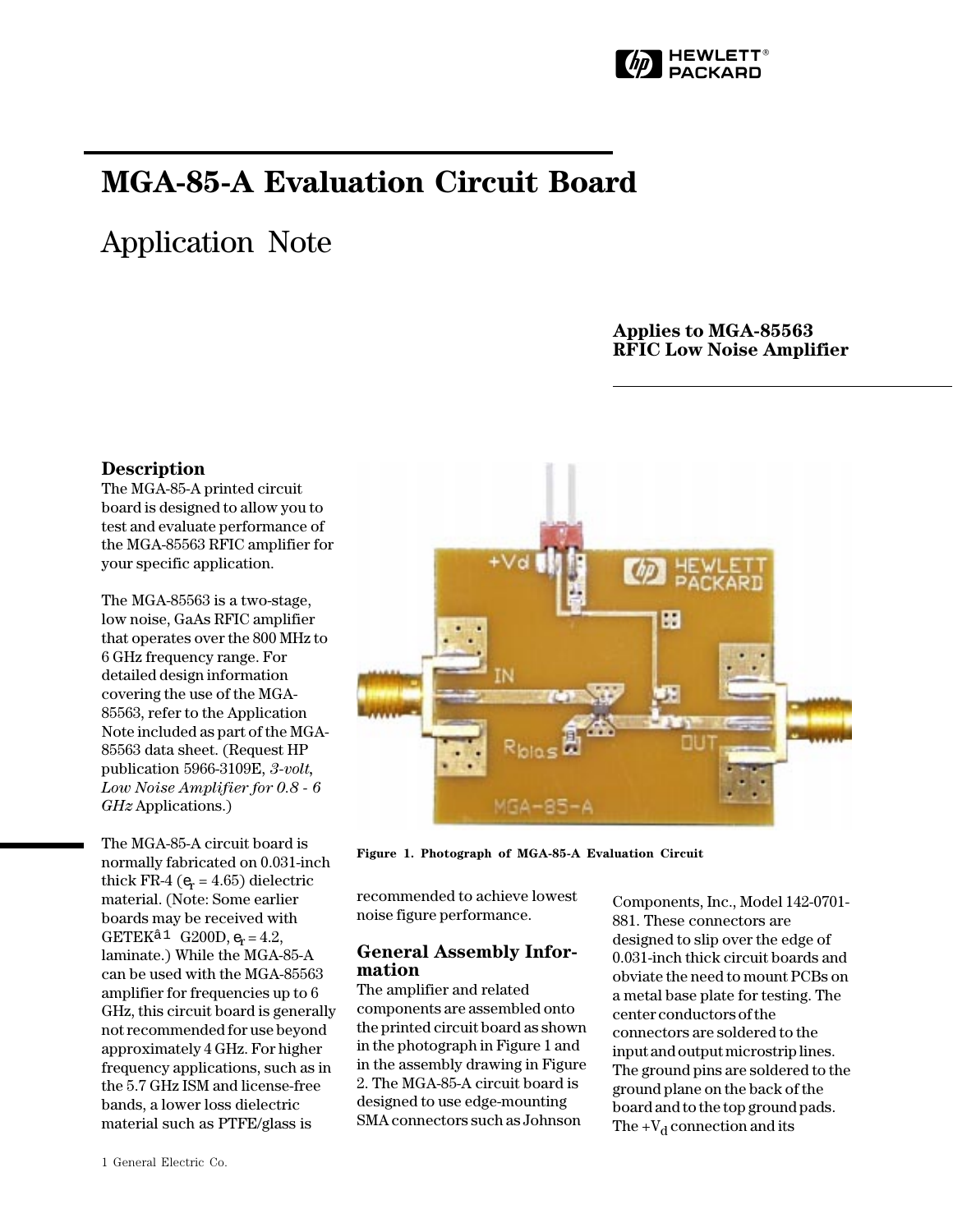

adjacent ground pad are designed to fit a 2-pin,  $0.100$ " centerline single row header of the type popularly used in computing equipment (Molex, Inc. P/N 22-10- 2021 or equivalent). This type of PCB-to-wire connector provides a convenient means of making connection to the power supply using either a mating connector or clip leads.

A schematic diagram of the circuit is shown in Figure 3. Values for L1 for various frequencies are listed in Table 1. The ground pad provided near the  $V_d$  connection can be used to add C4 for additional bypassing of the bias line if desired.

C1 is an optional DC blocking capacitor. No provision is made for this capacitor on the MGA-85-A board. If the amplifier is to be connected to a preceding circuit that has a DC voltage present on its output, a gap can be cut in the input 50 W line to include C1.

#### **Operation**

The MGA-85563 amplifier is a voltage-biased device. To operate, it is only necessary to apply 3 volts to the  $+V_d$  connection. Typical current drain is 15 to 30 mA



Figure 2. Assembled Evaluation Circuit.

depending on whether the biassetting resistor  $R<sub>b</sub>$  is used.

The only adjustment that may be needed is to fine-tune the input inductor L1 to achieve minimum NF. The values for L1 that are shown in Table 1 may vary slightly depending on the particular components used in the assembly.

#### Notes Specific to 800-900 MHz

The values in Table 1 for inductor L1 provide the best single-element match to Gopt for the MGA-85-A circuit board for frequencies in the



Figure 3. Schematic Diagram of MGA-85563 Amplifier Circuit.

| <b>Frequency</b> | L1   |
|------------------|------|
| (GHz)            | (nH) |
| 0.8              | 22   |
| 0.9              | 18   |
| 1.5              | 8.2  |
| 1.9              | 5.6  |
| 2.4              | 2.7  |
| 5.1              |      |
| 5.8              |      |

Table 1. Values for L1. .

800-900 MHz range. However, a single-element input circuit does not exactly match the G<sub>opt</sub> of the MGA-85563 to 50 W . A slightly lower NF can be achieved by adding an additional matching element. Refer to the Application Note/Data Sheet for the MGA-85563 for more information.

## Notes on Pin 4 and the use of  $R_b$

The interaction between the internal circuit of the RFIC and any reactive elements connected to Pin  $4(R_{bias})$  may create a resonant dip in the gain response. For example, bypassing Pin 4 to the ground pad for Pin 5 will cause a resonance near 1.2 GHz. For this reason, the R<sub>bias</sub> connection to the MGA-85563 is normally left un